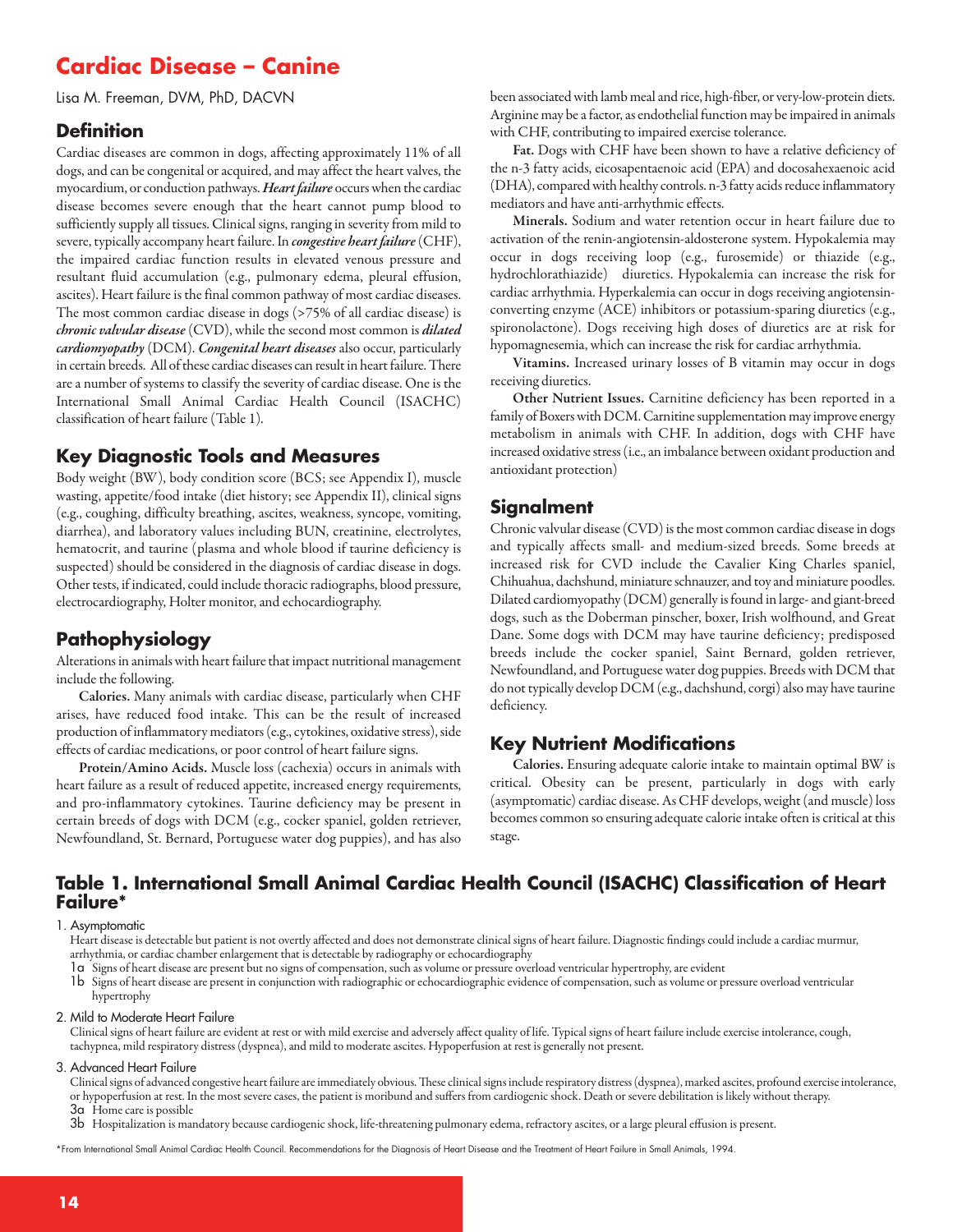**Protein/Amino Acids.** Normal to increased protein intake should be the goal to help counteract muscle loss. Protein restriction should be avoided unless severe concurrent renal disease is present. In dogs with DCM that are of breeds predisposed to taurine deficiency or breeds that do not typically develop DCM, taurine concentrations should be determined and taurine supplementation should be initiated while waiting for results. Taurine also may have some benefits due to its antioxidant and positive inotropic effects. Arginine supplementation has been shown in other species to improve the endothelial dysfunction associated with CHF. This has not yet been tested in dogs.

Fat. The anti-inflammatory and antiarrhythmic effects of n-3 fatty acids have many potential benefits in animals with cardiac disease. n-3 fatty acid supplementation reduces muscle loss in dogs with CHF and improves appetite in some animals. In addition, n-3 fatty acids have been shown to reduce ventricular arrhythmias in Boxers with arrhythmogenic right ventricular cardiomyopathy. n-3 fatty acids can be provided in diets that are highly enriched with this form of fat or as a dietary supplement.

**Minerals.** Severe **sodium** restriction is not recommended in early (asymptomatic) cardiac disease as sodium restriction activates the reninangiotensin-aldosterone system. In early cardiac disease, the goal should be to avoid excessive sodium intake and to educate the owner about treats and table foods high in sodium. As the cardiac disease progresses and CHF develops, greater sodium restriction is indicated; this can help to reduce the diuretic doses required to control clinical signs. Controlling sodium intake from the dog food is important but it is also critical to ensure that other sources of sodium intake are addressed, such as treats, table foods, and foods used to administer medications.

Recommended dietary **potassium** modifications will depend upon medications being administered and serum potassium concentrations. Canine diets have a wide range of potassium content so using one appropriate for the individual patient is important (e.g., avoiding high-potassium diets in dogs with hyperkalemia). Consequently, serum potassium should be monitored, especially as more medications are administered to a patient.

Serum **magnesium** should be monitored, especially in dogs receiving high doses of diuretics. Magnesium should be supplemented in dogs with hypomagnesemia.

**Vitamins.** Most cardiac diets contain increased levels of B vitamins. If high doses of diuretics are being administered, B-vitamin supplementation may be indicated.

Other nutrients. L-carnitine supplements can be offered to owners who wish to be able to provide dietary supplements to their dogs with DCM *in addition* to the dog's cardiac medications (be careful to avoid a situation in which an owner gives supplements in place of cardiac medications). The prevalence of primary carnitine deficiency as a cause for DCM is likely low although Boxers may be a breed that is predisposed. Carnitine, however, also may improve myocardial energetics in dogs with CHF.

Coenzyme Q10 is sometimes recommended for dogs with DCM asan antioxidant and to aid in myocardial energy metabolism. No controlled studies have been performed in dogs with spontaneous cardiac disease and results from other species are conflicting on the potential benefits of supplementing coenzyme Q10.

Antioxidant supplementation was shown to reduce oxidative stress in one study of dogs with CVD; however, the effects on disease progression and clinical outcomeare not known.

### **Recommended Ranges of Key Nutrients**

| <b>Nutrient</b> | mg/100 kcal                                 | mg/100 kcal                  |
|-----------------|---------------------------------------------|------------------------------|
|                 | <b>Recommended dietary level</b>            | Minimum dietary requirement* |
| Protein (g)     | $5.5 - 8$                                   |                              |
| Sodium (mg)     | $35 - 100$<br>(depends on stage of disease) |                              |

Modified intake of certain nutrients may help address alterations induced by cardiac disease or medications used to manage the disease. The recommended dietary composition is shown as g or mg per 100 kcal metabolizable energy. All other essential nutrients should meet normal requirements adjusted for life stage, lifestyle, and energy intake and energy intake, except for those otherwise noted in the text. Correction of negative energy balance, if present, is critical.

\*Nutrient requirement for adult animals as determined by the Association of American Feed Control Officials

### **Therapeutic Feeding Principles**

Avoid making big dietary changes when a dog is hospitalized for an acute episode of CHF. Continue feeding the dog's usual diet (unless very high in sodium), but have the owner discontinue any high-sodium treats or table foods. When the dog returns in 7 to 10 days for re-evaluation, a gradual change to a more appropriate diet can be instituted. This helps to avoid food aversions that can develop when a new diet is imposed on an acutely sick dog.

**Calories** should be adjusted to maintain optimal body condition (e.g., reducing calorie intake in obese animals; increasing calorie intake in animals that are below optimal body weight/condition).

Protein/Amino Acids. The diet should contain ≥5.1 g protein/100 kcal. Note that many canine cardiac diets are low in protein. Diets <5.1 g protein/100 kcal should be avoided unless concurrent renal disease is present. In dogs with DCM that are of breeds predisposed to taurine deficiency or breeds that do not typically develop DCM, taurine concentrations should be determined and taurine supplementation should be initiated while waiting for results (250–1000 mg every 8–12 hours).

**Fat.** The optimal dose of n-3 fatty acids has not been determined; however, the author currently recommends a dosage of fish oil to provide 40 mg/kg EPA and 25 mg/kg DHA for animals with anorexia or cachexia. Unless the diet is one of a few specially designed therapeutic diets, supplementation will be necessary to achieve this n-3 fatty acid dose. Fish oil supplements vary in their concentration of EPA and DHA so the author recommends a 1-gram capsule that contains 180 mg EPA and 120 mg DHA. At this concentration, fish oil can be administered at a dose of 1 capsule per 10 pounds of bodyweight.Alternatively,aliquid formof n-3 fatty acids(e.g., Cardiguard, Boehringer Ingelheim, which contains 420 mg EPA and 280 mg DHA per gram) can be used. It should be noted that if the owner cannot administer the capsule, the dog will be exposed to the very strong flavor of the fish oil. While some dogs appear to enjoy the taste, others do not. In dogs that dislike the flavor, administration of n-3 fatty acids may not be possible due to adverse effects on food intake. Fish oil supplements should contain vitamin E as an antioxidant, but other nutrients should not be included to avoid toxicities. Cod liver oiland flax oil should not be used to provide n-3 fatty acids.

**Minerals.** With regard to sodium:

- ISACHC Stage 1: Counsel the owner to avoid diets high in sodium  $(>100 \text{ mg}/100 \text{ kcal})$  and to avoid high-sodium treats and table food.
- ISACHC Stage 2: The goal should be for <80 mg/100 kcal in the dog food. Sodium intake from other foods (e.g., treats, table food, foods used for medication administration) also will be important.
- ISACHC Stage 3: The dog food should be <50 mg/100 kcal although anorexia may require moreleniency in sodium content in the diet (<80 mg/100 kcal) in order to provide greater choice. Controlling sodium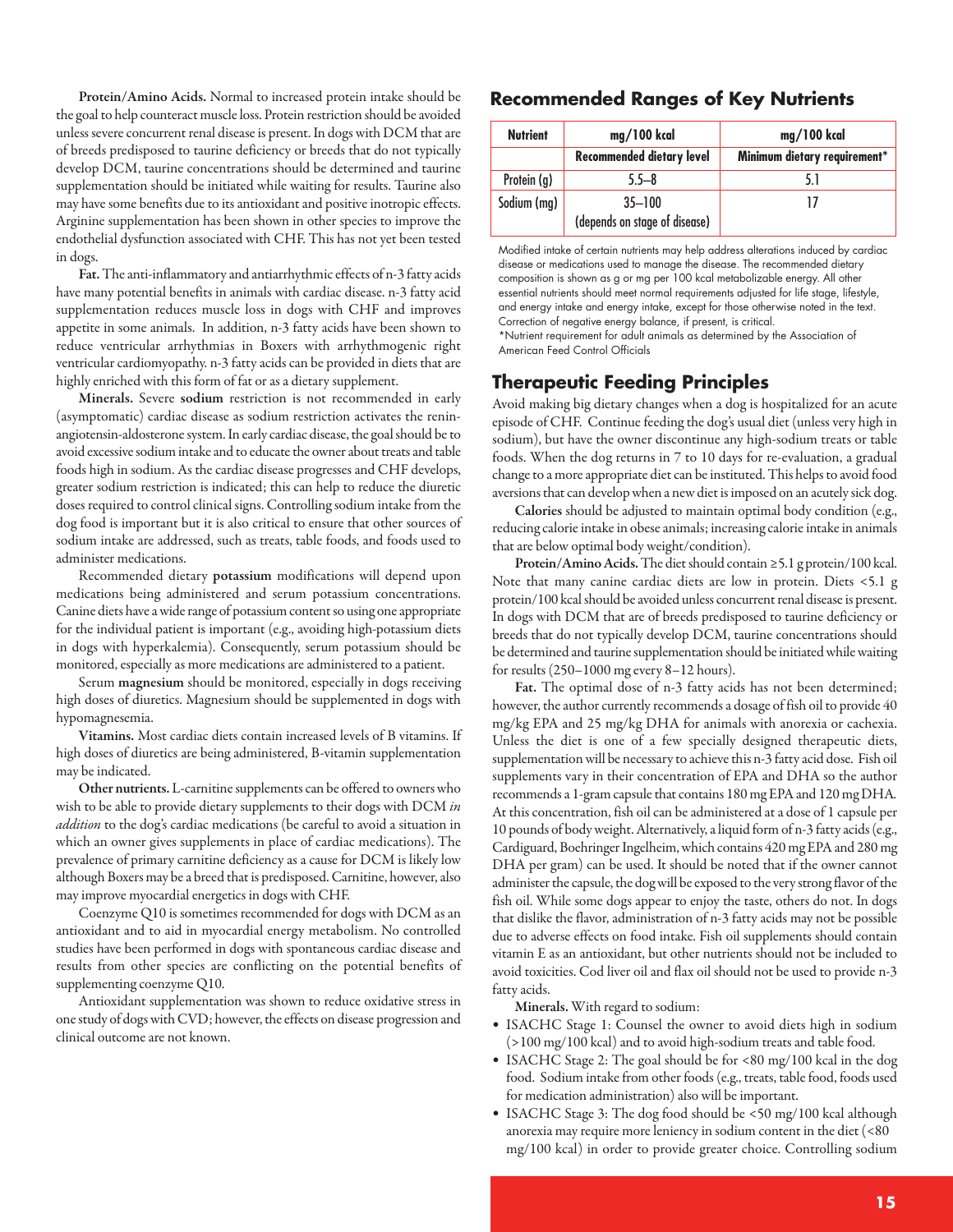intake from other foods (e.g., treats, table food, foods used for medication administration) is important as these can be major sources of sodium.

Recommended dietary potassium modifications will depend upon medications being administered and serum potassium concentrations. Diets high in magnesium or an oral magnesium supplement should be used in dogs with hypomagnesemia.

**Vitamins.** If high doses of diuretics are being administered, B vitamin supplementation may be indicated.

**Other Nutrients.** The minimum or optimal dose of L-carnitine necessary to replete a dog with low myocardial carnitine concentrations is not known, but the dose that has been recommended is 50-100 mg/kg orally (PO) every 8 hours. For coenzyme Q10, the current recommended (but empirical) dose in dogs is 30–90 mg PO twice daily, depending upon the size of the dog.

■ **Treats** − Most dogs with cardiac disease (>90% in one study) receive treats and table foods. Therefore, this issue is important to address with owners. Making specific recommendations to owners regarding treats that are appropriate (and those that should be avoided) is important as most commercial dog treats are high in sodium and most people are unaware of the sodium content of "people food." Foods to be avoided include most commercial dog treats (unless specifically determined to be low in sodium), baby food, pickled foods, bread, pizza, lunch meats and cold cuts, condiments (e.g., ketchup, salsa), most cheeses, processed foods (e.g., rice mixes, macaroni and cheese, frozen meals), canned vegetables (unless the label states "sodium free" or "very low sodium"), rawhide chews, canned soups, and snack foods (e.g., potato chips, crackers). Acceptable treats include fresh fruits (e.g., apples, oranges, bananas; avoid grapes), fresh vegetables (e.g*.,* carrots, green beans; avoid onions or garlic), dog treats that are determined to be low in sodium (<20 mg sodium/treat for medium-largesized dogs; <10 mg/treat forsmall dogs). Note that even low-sodium treats and foods can provide large doses of sodium if they are fed in large quantities, particularly for small dogs.

It also is important to provide the owner with appropriate methods for administering medications as many dog owners use foods to administer medications and many common foods used are high in sodium. The owner can be taught to administer the pill without using foods (either by hand or using a device designed for this purpose). Alternatively, foods such as fresh fruits (e.g., bananas, melon), low-sodium canned pet food, peanut butter (labeled as "no salt added"), or home-cooked meat (without salt; not lunch meats) can be used. Finally, a compounded liquid medication can be considered although the pharmacokinetics of compounded medications may be significantly altered.

■ **Tips for Increasing Palatability** – Dogs with CHF often have cyclical appetites (i.e., they will eat a food well for 7 to 14 days but then stop eating it). While reductions in appetite in a dog that was previously eating well can indicate the need for reassessment and medication adjustment, sometimes providing a different food will increase appetite again. Communicating with the owner about these issues can help to reduce anxiety.

Palatability enhancers such as home-made, low-sodium broth (e.g., chicken, beef) can enhance palatability. Most store-bought broths are high in sodium, even if labeled "low sodium." Cooked chicken, beef, or fish can be added to the food. Dogs with CHF often prefer sweet flavors. Therefore, adding vanilla or fruit yogurt, maple syrup, or applesauce to the food often improves palatability and food intake. n-3 fatty acids will often improve appetite in dogs with CHF; however, it will take 2 to 4 weeks to see effects. Appetite stimulants can be considered (e.g., cyproheptadine, mirtazepine). Dogs with CHF often have preferences for food temperature (i.e., some will only eat foods at room temperature, some prefer cold foods, some prefer warmed foods). Encourage the owner to experiment to determine which temperature works best for their dog. Sometimes feeding the dog from a dinner plate (rather than the dog food bowl) and in a place different from their usual site can improve appetite.

### **Client Education Points**

- Make specific diet and treat recommendations (types and amounts).
- Warn owner about common alterations in appetite in dogs with heart failure.
- Give the owner appropriate methods for medication administration.
- Ask at each visit if the owner is administering dietary supplements. If so, ensure that the supplements are safe, are not interacting with the diet or medications, and are being administered at an appropriate dose.
- In addition to safety and efficacy issues, there are significant concerns about the quality control of dietary supplements (e.g., quality control, bioavailability). Therefore, veterinarians should consider recommending specific brands of dietary supplements that bear the logo of the United States Pharmacopeia Dietary Supplement Verification Program (DSVP), which tests human dietary supplements for ingredients, concentrations, dissolvability, and contaminants. Another good resource is Consumerlab.com, which performs independent testing of dietary supplements (primarily human supplements but also some pet products).

### **Common Comorbidities**

In one study, 61% of dogs with cardiac disease had at least one concurrent disease. Therefore, the nutritional goals may need to be modified for a dog with heart failure that has a concurrent, nutrient-sensitive disease (e.g., a dog with CHF and chronic renal failure or gastrointestinal disease).

### **Interacting Medical Management Strategies**

Drug–nutrient interactions are common in CHF. Loop (e.g., furosemide) or thiazide (e.g., hydrochlorathiazide) diuretics can increase the risk for hypokalemia and hypomagnesemia, while ACE inhibitors and potassiumsparing diuretics (e.g., spironolactone) can increase the risk for hyperkalemia. Azotemia can result from overzealous use of diuretics. Anorexia can be a side effect of many cardiac medications (e.g., diuretics, digoxin, ACE inhibitors).

## **Monitoring**

Reductions in appetite/food intake may indicate the need for dietary modifications but also may be an early sign of decompensation of the cardiac disease or the need for medication adjustment. Body weight should be monitored in obese dogs in order to achieve optimal weight. In animals with cachexia that are losing weight/muscle, dietary modifications are needed to minimize weight/muscle loss. Note that in animals with right-sided CHF, fluid accumulation (pleural or peritoneal effusion) can mask weight loss but weight and muscle loss is very common in these dogs so "dry weight" and muscle loss should be carefully monitored.

Body condition score (BCS) is helpful for monitoring animals with asymptomatic disease and those that are overweight or obese. Note that BCS systems assess fat stores but not muscle, so an animal can be overweight or obese but still have muscle wasting. Therefore, monitoring BW, BCS, *and* the degree of muscle wasting is important. Muscle loss is typically first noted in the temporal, epaxial, and gluteal muscles. A muscle condition score is being developed that subjectively categorizes muscle mass into four categories: No muscle wasting, mild muscle wasting, moderate muscle wasting, and marked muscle wasting. Intervening at an early stage (mild or moderate muscle wasting) provides improved opportunities for reversing or minimizing the degree of muscle wasting.

Clinical signs (e.g., coughing, difficulty breathing, weakness, syncope, vomiting, diarrhea), laboratory values (BUN, creatinine, electrolytes, hematocrit), and other measures, if indicated (e.g., thoracic radiographs, blood pressure, electrocardiography, Holter monitoring, echocardiography) should also be monitored.